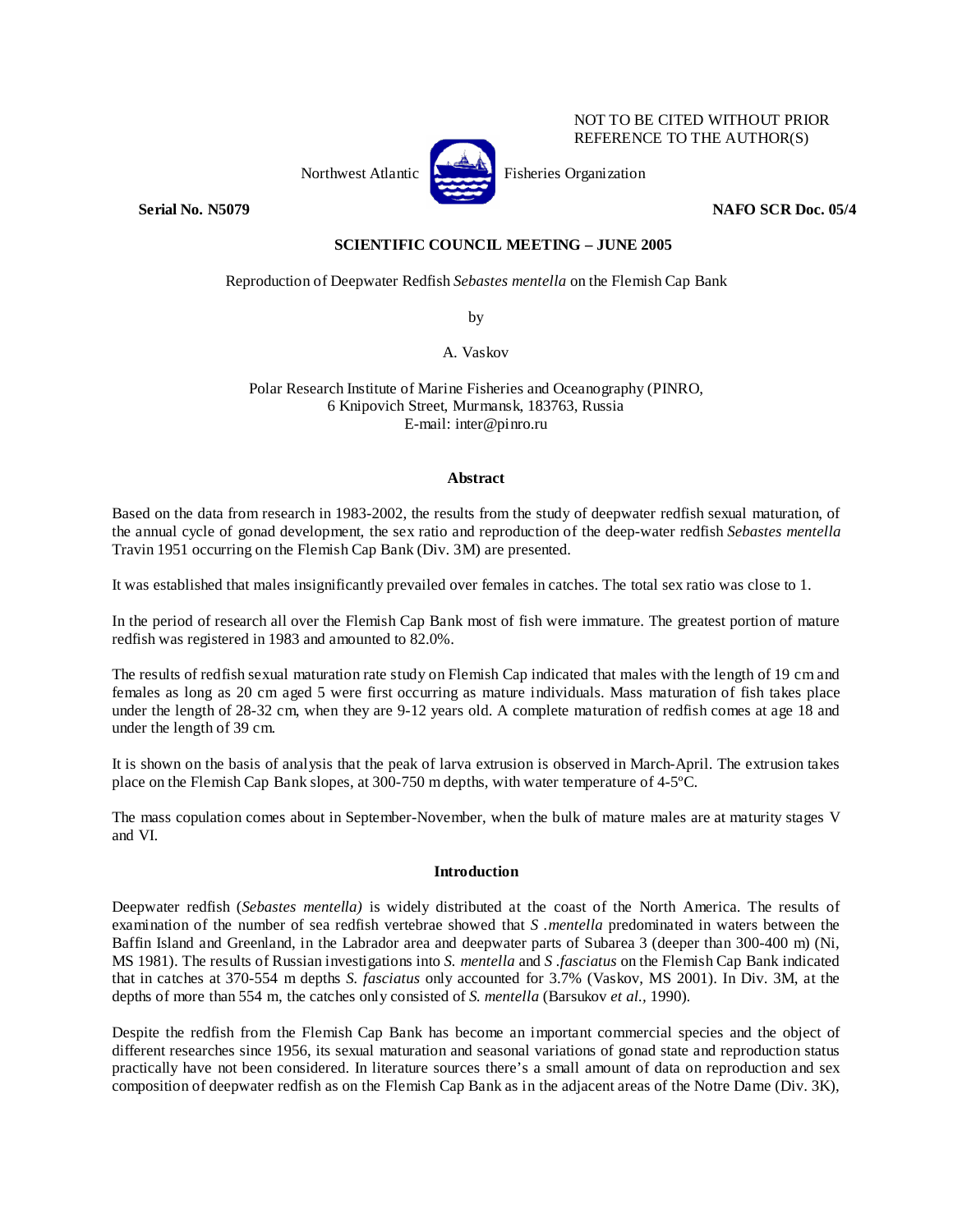St. John's (Div. 3L) and the South Labrador (Div. 2J). The surveys were, basically, aimed at studying areas and periods of extrusion of larvae by deepwater redfish females.

This paper analyses dynamics of sexual maturation and reproduction of the deepwater redfish. The main goal of the paper is to reveal and specify regularities and characteristics of this species sexual maturation on Flemish Cap.

#### **Material and Methods**

The present paper gives the results from investigations of deepwater redfish *Sebastes mentella* (Travin, 1951) caught in the directed fishery and during the research surveys on Flemish Cap in 1981-2002. The ichthyological material on deepwater redfish was collected in accordance with methods applied in PINRO and NAFO. The data on catches by midwater and bottom trawls from 127-1 250 m depths were used. Their length-age composition, sex ratio, the portions of immature and mature individuals within the range of fish distribution were analyzed. The material to read age (scales) was collected proceeding from the calculation – 5-10 males and females for each size-group. The size group for redfish of the Northwest Atlantic was taken as 1 cm. The data on age were calculated for all the length frequency. When determining maturation the maturity scales developed by V. P. Sorokin (Sorokin, 1958, Sorokin, 1960) were used. Mass maturation meant that 50% of fish became mature. The analyzed ichthyological data are shown in Table 1.

#### **Results and Discussion**

*Sex ratio.* During the surveys on the Flemish Cap Bank in 1983-2002 the total sex ratio was close to 1. The number of males insignificantly exceeded that one of females and amounted to, mainly, 1.1:1 and only in 1999 the portion of males was 1.9:1 (Fig. 1).

*The ratio of mature and immature redfish.* In the period of investigations, all over the Flemish Cap Bank, the most of fish were immature (Fig. 2). The greatest portion of mature redfish was registered in 1983 and amounted to 82.0%. The greatest reduction in the number of mature fish was recorded in 1996-1999. Fluctuation of year-to-year mature and immature fish ratio variability was of the same character in both males and females, except for some years (Fig. 3 and 4).

*Sexual maturation rate.* The analysis of redfish sexual maturation on Flemish Cap showed that males and females first occurred as mature fish after they had reached the length of 19 cm and 20 cm, respectively, at the age of 5. (Fig. 5 and 6). Mass maturation (50%) of females takes place, when they are as long as 28-29 cm and aged 9-10 (Tables 2 and 3). All the fish become mature under the length of 39 cm and at the age of 18 years old.

As compared to the Barents Sea and the Irminger Sea, on the Flemish Cap Bank, the redfish mature at earlier age. According to the data of S. P. Melnikov (Melnikov, MS 1998; Melnikov, 1999; Melnikov and Bakay, MS 2002), in the Irminger Sea, males having the length of 28 cm at age 7 and females being as long as 29 cm aged 8 are first found as mature individuals (Tables 4 and 5). In the Barents Sea, the length of redfish males, under which the fish first mature, is 27 cm, the age – 7 years. These parameters for females are 29 cm and 9 years (Shestova, 1976). On Flemish Cap 50% of males enter maturity, when they are as long as 34 cm at the age of 12 years old. Half of females reach maturity under less length and at earlier age.

*Annual cycle of gonad development.* The annual cycle of fish gonad development is closely connected with the life cycle. According to V. A. Chekhova (Chekhova, 1971), this cycle is divided into the following periods for the Flemish Cap Bank redfish:

- 1. Extrusion of larvae and the start of summer feeding (March-June).
- 2. Summer feeding and mating (July-October).
- 3. Wintering and female maturation (November-February).

The results of observations showed that in February the prespawning development of larvae was coming about in the bulk of redfish mature females and the gonads were at stage VI (Fig. 7). In March-April, the peak of larva extrusion in females is observed. In May and later, the extrusion in only an insignificant part of females is noticed. The period of redfish larva extrusion is quite prolonged, therefore, the females with postspawning stages (IX-II) occurred till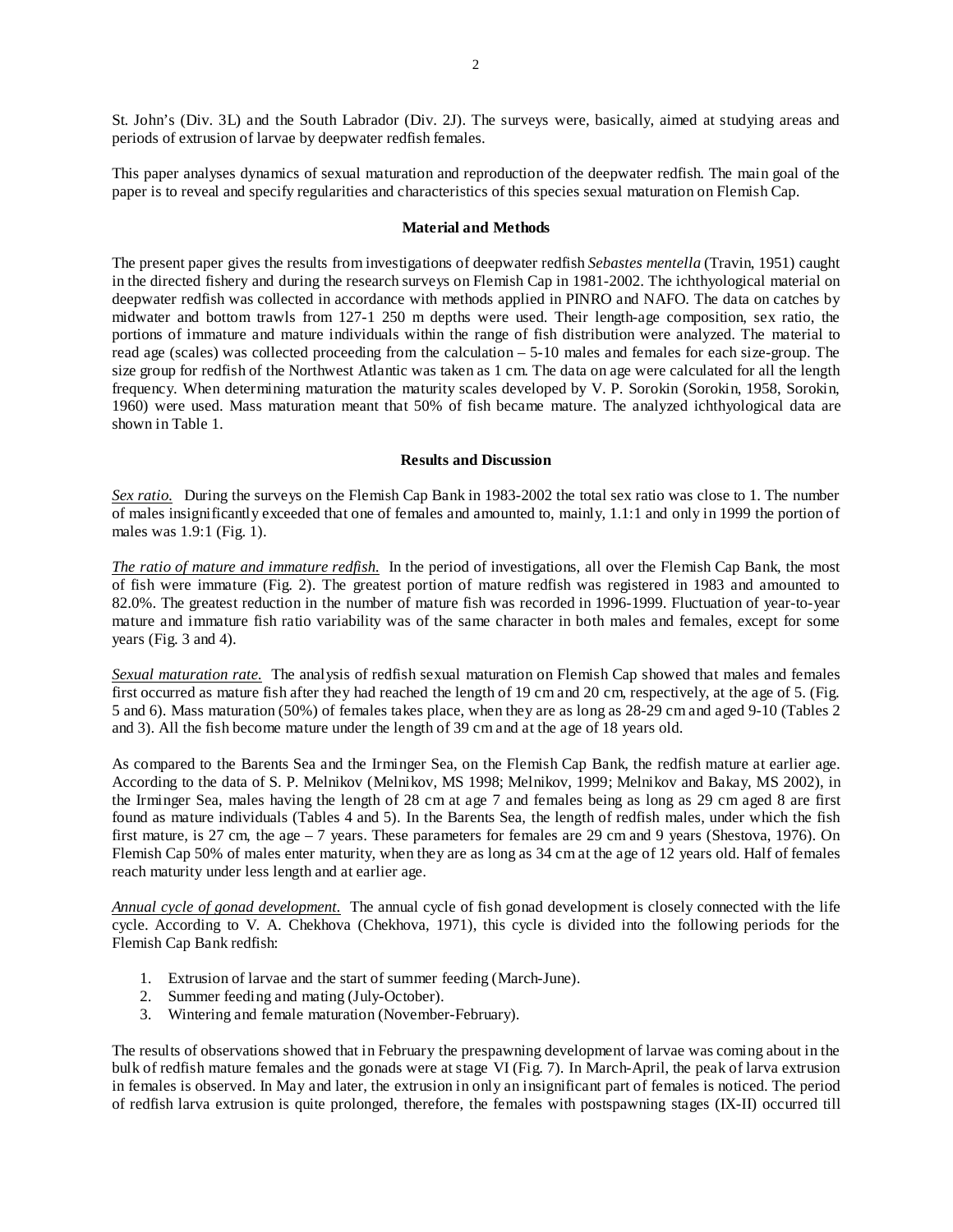September. A small portion of fish mated in July, when some males with testes at stage V-VI were found. Based on the development of gonads, the main process of copulation takes place in autumn-winter, from September to November, when the majority of mature males have stages V and VI.

In the southern Labrador (Div. 2J), the mass extrusion of redfish larvae comes about in April-May (Fig. 8) (Nikolskaya, 1979). Starting from the analysis of male maturity stages, in this area mass coupling takes place in July-December. According to T. L. Nikolskaya (Nikolskaya, 1982), in the Notre Dame Bay area (Div. 3K), the mass extrusion of larvae in redfish females comes about in May. Also in May, the main spawning is observed in the St .Johns area (Div. 3L) (Travin, Pechenik, 1962). The Irminger Sea redfish have the primary extrusion of larvae from the middle of April to the middle of May and the coupling is observed from the late August to November (Shibanov *et al*., MS 1995; Melnikov *et al*., MS 2001).

Thus, on the Flemish Cap Bank, the main extrusion of larvae by redfish females takes place in March-April, earlier than in the other areas.

*The area of larvae extrusion.* In line with the data from the investigations, the extrusion of redfish larvae comes about on the slopes of the Flemish Cap Bank under the water temperature of 4-5ºC (Travin, Pechenik, 1962) The analysis of redfish maturity stages and its distribution by depths showed that most of females with maturity stages VIII-IX were recorded at 300-600 m depths (Chekhova, 1971). In the period of ichthyoplankton surveys in 1978- 1985, the primary concentrations of redfish larvae 4-15 mm in length were, basically, distributed along the slopes, all over the bank, over 300-600 m depths (Serebryakov *et al*., MS 1984; Akhtarina and Chechenin, MS 1985, MS 1986). In some years, the dense concentrations of redfish larvae were also recorded over the Beothuk Knoll Bank. In accord with the research data for 1983-2002, the majority of females having gonad maturity stage VII-IX in April-May, were from the southwestern slope of the Flemish Cap Bank and occurred within the range of 400-750 m.

Based on the data available, in Div.3K, the mass extrusion of larvae comes about under 3-5ºC at 300-800 m depth along all the continental slope in May (Nikolskaya, 1982). Abundant aggregations of spawning redfish were recorded there at 51º37'9N, 50º21'W.

In the Reykjanes Ridge area the larva extrusion was observed over 250-1 050 m depths, under the temperature of 5- 6ºC (Shibanov *et al*., MS 1995; Melnikov *et al*., MS 2001).

Thus, the extrusion of larvae by redfish females on Flemish Cap and in the mentioned above areas takes place within the similar range of depths and temperature.

#### **References**

- AKHTARINA, T. A., and S. V. CHECHENIN. MS 1985. Results of Ichthyoplankton Survey on the Flemish Cap Bank in March-April 1984. *NAFO SCR Doc.,* No. 45, Serial No. N1006, 5 p.
- AKHTARINA, T. A., and S. V. CHECHENIN. MS 1986. Results of Ichthyoplankton Survey on the Flemish Cap Bank in May-June 1985. *NAFO SCR Doc*., No. 63, Serial No. N1180, 6 p.
- BARSUKOV, V. V., I. A. OGANIN, and A. I. PAVLOV. 1990. Morphological and ecological differences between *Sebastes fasciatus* and *Sebastes mentella* on the Newfoundland Shelf and Flemish Cap Bank. *Vopr. Ikhtiol.,*  **30**(5), p.791-803 (in Russian).
- CHEKHOVA, V.A. 1972. Distribution of *Sebastes mentella* Travin by depths on the Flemish Cap Bank. *In:*  Commercial fishes of the Northwest Atlantic and their habitat. 1972. *Trudy PINRO*, Vyp. 28, p.199-209 (in Russian).
- MELNIKOV, S. P. 1998. Peculiarities of deepwater redfish *Sebastes mentella* distribution by depths in the Irminger Sea. *NAFO SCR Doc*., No. 16, Serial No. N2995, 9 p.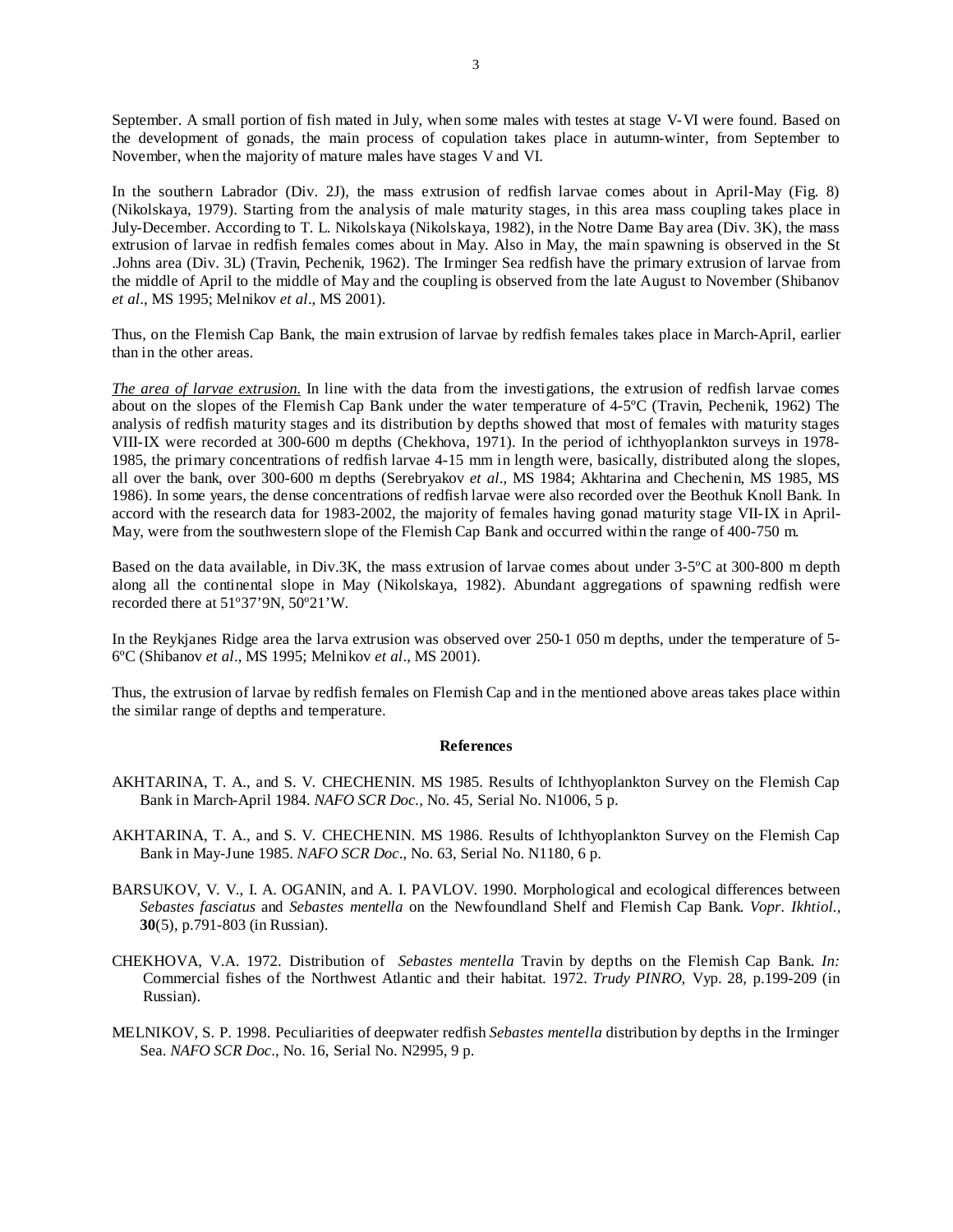- MELNIKOV, S. P. 1999. Vertical structure and deepwater concentrations forming in the Reykjanes Ridge area. *In:*  Biology and regulation of the fishery of demersal fishes from the Barents Sea and the North Atlantic: Selected papers of PINRO. *Murmansk: PINRO Press,* p. 75-86 (in Russian).
- MELNIKOV, S. P., and Yu. I. BAKAY. MS 2002. Spatial structure of pelagic concentrations of *Sebastes mentella* of the Irminger Sea and adjacent waters. *NAFO. SCR Doc.,* No. 15, Serial No. N4616, 22 p.
- MELNIKOV, S. P., A. P. PEDCHENKO, and V. N. SHIBANOV. MS 2001. Results from the Russian investigations on pelagic redfish (*Sebastes mentella*, Travin) in the Irminger Sea in NAFO Division 1F. *NAFO SCR Doc.*, No. 20, Serial No. N4388, 20 p.
- NI, I-H. MS 1981. The Use of Vertebrae Frequencies to Indicate the Distribution of Sharp-beaked Redfish, *Sebastes mentella* and *Sebastes fasciatus.* 1981. *NAFO SCR Doc.*, No. 70, Serial No. N354, 17 p.
- NIKOLSKAYA, T. L. 1972. Size, age and growth rate of the deepwater redfish from the northeastern slope of the Grand Newfoundland Bank. *In:* Commercial fishes of the Northwestern Atlantic and their habitat. 1972. *Trudy PINRO.* Vyp. 28*,* p. 210-218 (in Russian).
- NIKOLSKAYA, T. L. 1979. Variations of *Sebastes mentella* Travin gonad maturity stages in the South Labrador area. 1979. *Voprosy ikhtiologii*. T*.*1 9, Vyp. 4(117), p.745-747 (in Russian).
- NIKOLSKAYA, T. L. 1982. Length-age composition and the sexual maturation rate of the deepwater redfish in the Notre Dame Bay division. *In:* Abundance and habits of the commercial fishes from the Northwest Atlantic. Selected papers of PINRO. *Murmansk, 1982,* p. 59-67 (in Russian).
- SEREBRYAKOV, V. P., A. V. ASTAFJEVA, and V. K. ALDONOV. MS 1984. USSR Ichthyoplankton Investigations within the Framework to the Flemish Cap Project in 1978-1983. *NAFO SCR Doc.*, No. 95, Serial No.N890, 47 p.
- SHESTOVA, L. M. 1976. On the sexual maturity onset of the deepwater redfish from the Barents and Norwegian Seas. *Trudy PINRO.* Vyp. 37, p. 35-42 (in Russian).
- SHIBANOV, V. N., A. P.PEDCHENKO, and S. P. MELNIKOV. MS 1995. Peculiarities of formation of oceanic *S.mentella* spawning in the Irminger Sea. *ICES C.M. Doc.*, No. 1995/G:23, 16 p.
- SOROKIN, V. P. 1958. On the biology of reproduction of *Sebastes marinus* L. and *Sebastes mentella* Travin in the Barents and Norwegian Seas. *Trudy soveshchaniya po phisiologii ryb.* 1958. *AS USSR Press.* Vyp. 2, p. 158- 170 (in Russian).
- SOROKIN, V. P. 1960. On the migrations of redfish *Sebastes mentella* Travin from the Bear Island-Spitsbergen stock. *In.:* Soviet fisheries research in the seas of the European North. 1960. *M.* p. 291 (in Russian).
- TRAVIN, V. I., and L. N. PECHENIK. 1962. Soviet fisheries research in the Northwestern Atlantic. *In:* Soviet fisheries research in the northwestern Atlantic Ocean. *M.* 1962. p. 36-42 (in Russian).
- VASKOV A. A. MS 2001. Length-Age Composition and Distribution of Beaked Redfish from Commercial Catches Taken on the Flemish Cap Bank in 2000. *NAFO SCR Doc.*, No. 1, Serial No. N4387, 11 p.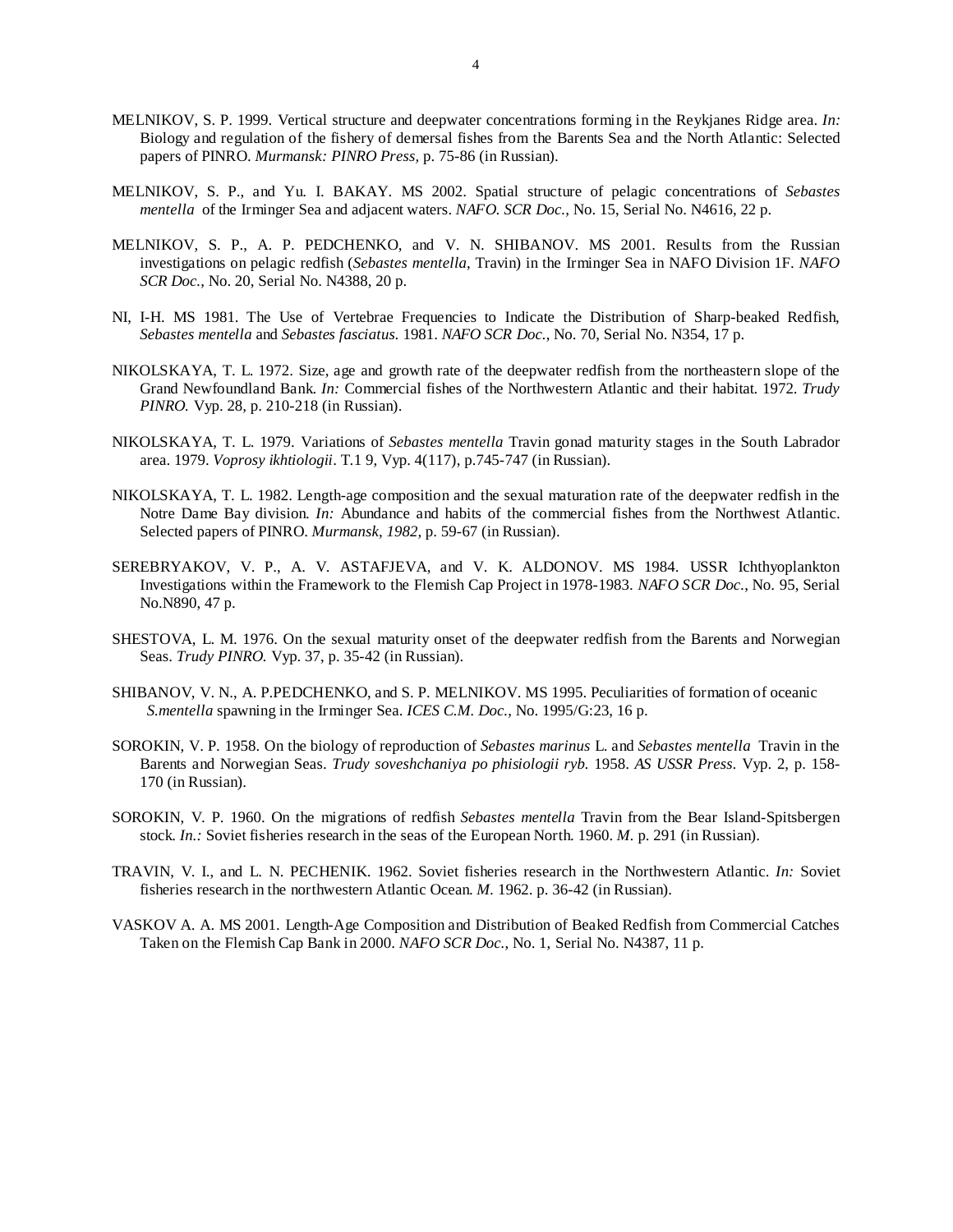Table 1. Amount of ichthyologic material examined.

| Type of research            | Number, fish |  |  |
|-----------------------------|--------------|--|--|
| Mass measurements           | 350112       |  |  |
| Analysis of sexual maturity | 17797        |  |  |
| Age                         | 1852         |  |  |

Table 2. Sexual maturity of deepwater redfish on Flemish Cap by size groups, %.

| Length, cm | Males | Females        |
|------------|-------|----------------|
| 19         | 5.0   | $\overline{0}$ |
| 20         | 12.4  | 10.8           |
| 21         | 10.3  | 8.7            |
| $22\,$     | 20.0  | 10.9           |
| 23         | 25.9  | 8.5            |
| 24         | 31.9  | 18.7           |
| 25         | 24.6  | 26.3           |
| 26         | 25.9  | 24.5           |
| 27         | 26.5  | 33.3           |
| 28         | 32.9  | 63.1           |
| 29         | 41.5  | 54.4           |
| 30         | 40.0  | 61.8           |
| 31         | 37.5  | 62.2           |
| 32         | 41.9  | 62.4           |
| 33         | 42.1  | 58.9           |
| 34         | 49.6  | 60.3           |
| 35         | 43.3  | 63.1           |
| 36         | 62.5  | 62.2           |
| 37         | 62.2  | 67.0           |
| 38         | 76.7  | 93.7           |
| 39         | 100.0 | 100.0          |
| 40         | 100.0 | 100.0          |
| 41         | 100.0 | 100.0          |
| 42         | 100.0 | 100.0          |
| 43         | 100.0 | 100.0          |
| 44         | 100.0 | 100.0          |
| 45         | 100.0 | 100.0          |
| 46         | 100.0 | 100.0          |

Table 3. Sexual maturity of deepwater redfish on Flemish Cap by age groups, %.

| Age, years | Males | Females |
|------------|-------|---------|
| 5          | 7.6   | 5.2     |
| 6          | 16.4  | 10.1    |
| 7          | 26.9  | 19.5    |
| 8          | 27.6  | 32.9    |
| 9          | 31.8  | 55.6    |
| 10         | 36.9  | 61.0    |
| 11         | 36.6  | 61.1    |
| 12         | 49.0  | 56.0    |
| 13         | 46.3  | 60.7    |
| 14         | 50.0  | 57.9    |
| 15         | 59.3  | 62.5    |
| 16         | 84.0  | 80.0    |
| 17         | 94.7  | 86.4    |
| 18         | 100.0 | 100.0   |
| 19         | 100.0 | 100.0   |
| 20         | 100.0 | 100.0   |
| 21         | 100.0 | 100.0   |
| 22         | 100.0 | 100.0   |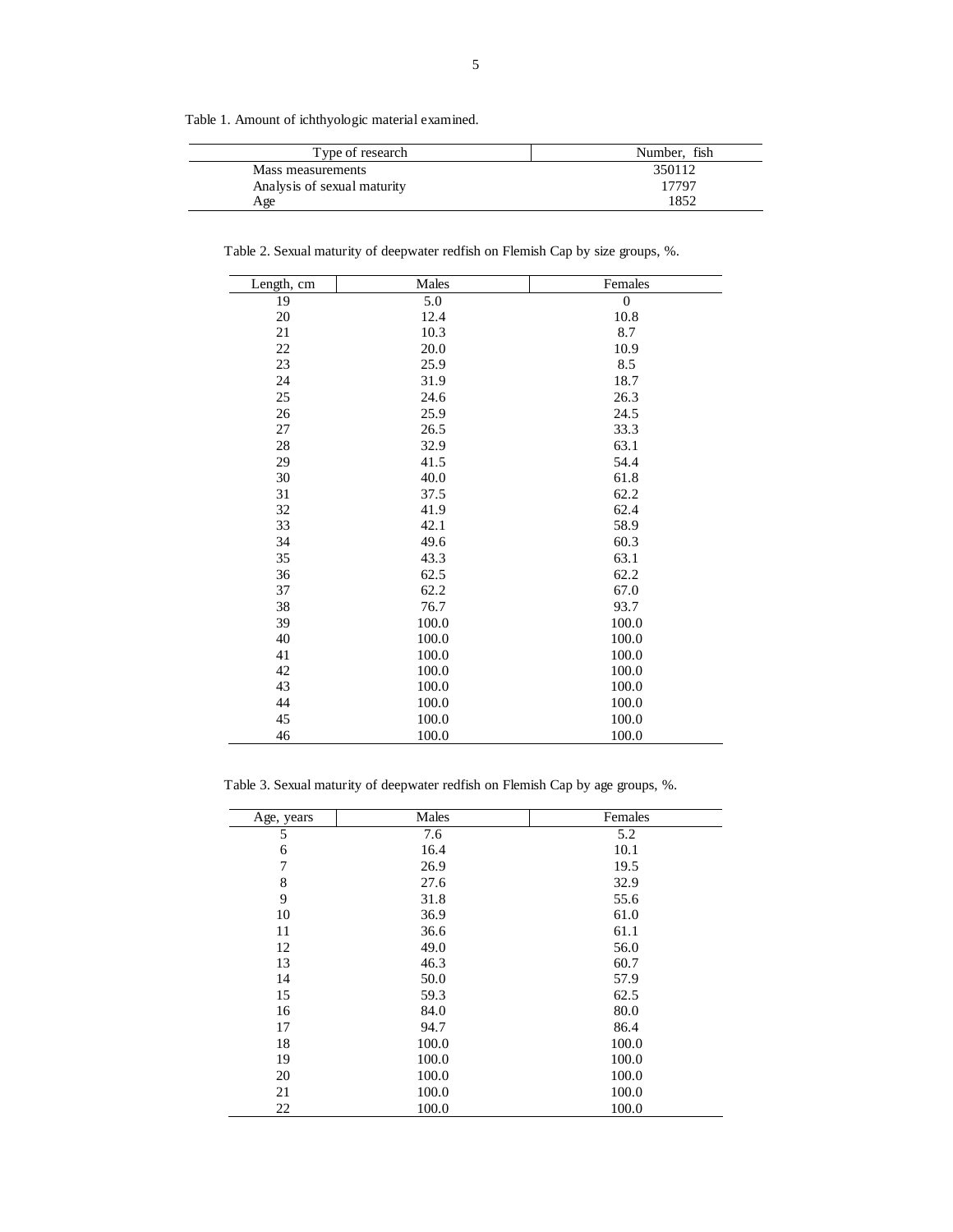Table 4. Sexual maturity of deepwater redfish in different areas of the North Atlantic in relation to fish size.

| Area               | Size at maturity, cm |         |       |         |       |         |
|--------------------|----------------------|---------|-------|---------|-------|---------|
|                    | First maturing       |         | 50 %  |         | 100%  |         |
|                    | Males                | Females | Males | Females | Males | Females |
| Flemish Cap        | ۱9                   | 20      |       | 28      | 39    | 39      |
| Irminger Sea       | 28                   | 29      | 32    | 33      | 38    | 41      |
| <b>Barents</b> Sea |                      | 29      | 32    | 33      | 39    | 41      |

Table 5. Sexual maturation of deepwater redfish in different areas of the North Atlantic in relation to fish age.

| Area         | Age at maturity, years |         |       |         |       |         |
|--------------|------------------------|---------|-------|---------|-------|---------|
|              | First maturing         |         | 50 %  |         | 100%  |         |
|              | Males                  | Females | Males | Females | Males | Females |
| Flemish Cap  |                        |         | ∸     |         | 18    | 18      |
| Irminger Sea |                        |         | 10    | 10      | 16    |         |
| Barents Sea  |                        |         |       |         |       | 19      |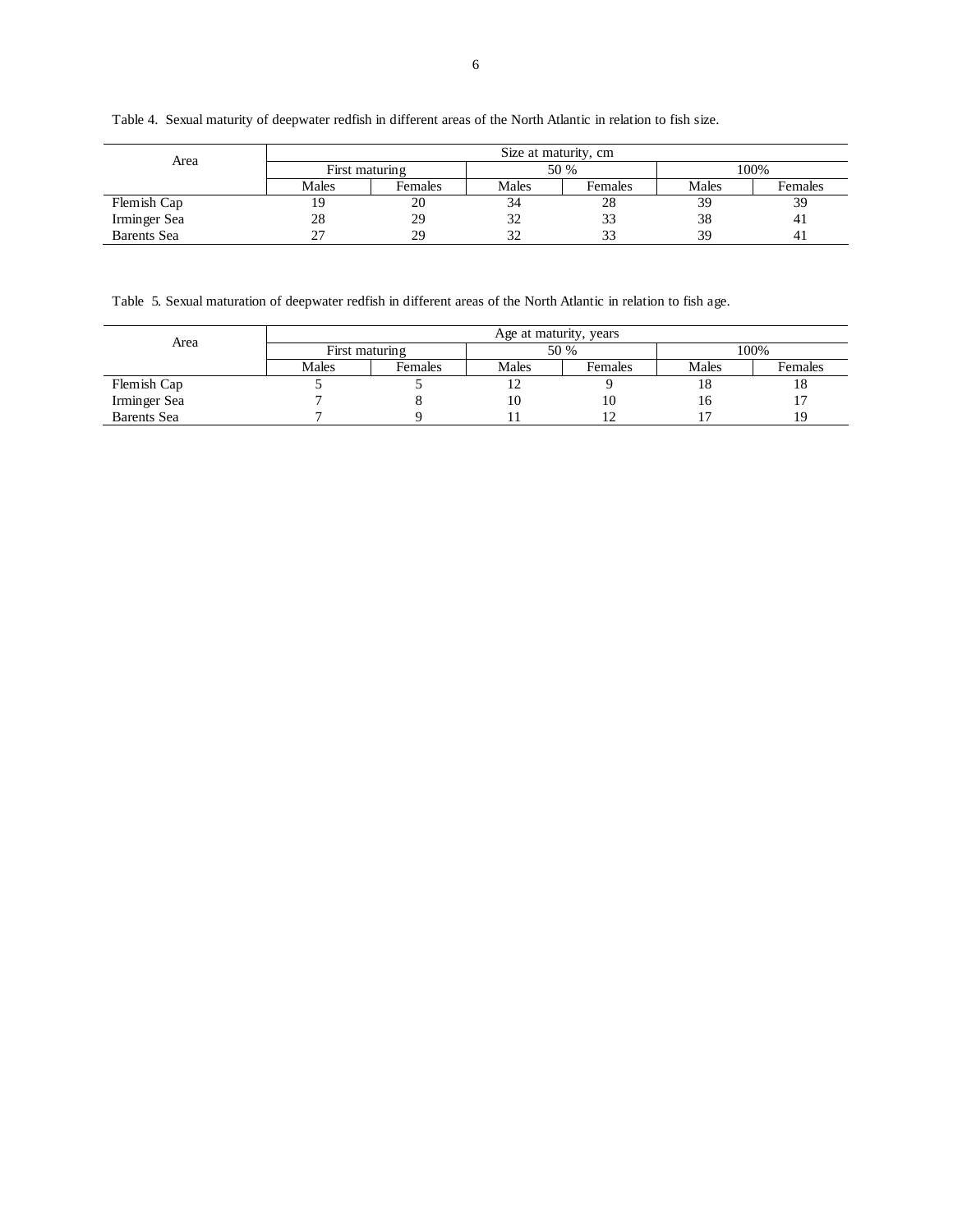

Fig. 1. Sex ratio of deepwater redfish on Flemish Cap in 1983-2002.



Fig. 2. Percentage of mature deepwater redfish on Flemish Cap in 1983-2002



Fig. 3. Percentage of mature males of deepwater redfish on Flemish Cap in 1983-2002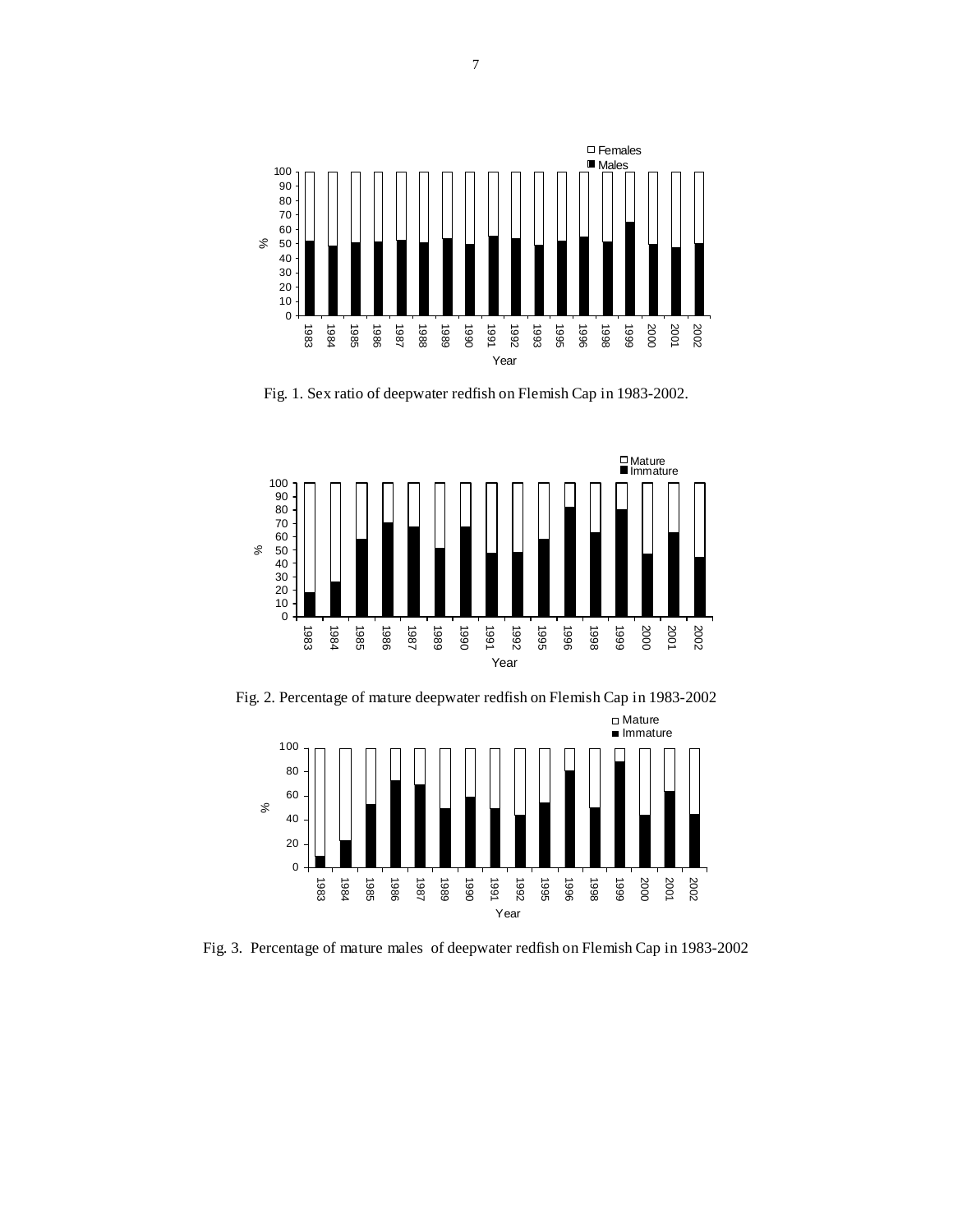

Fig. 4. Percentage of mature females of deepwater on Flemish Cap in 1983-2002.



Fig. 5. Redfish maturation in different size groups.



Fig. 6. Redfish maturation in different age groups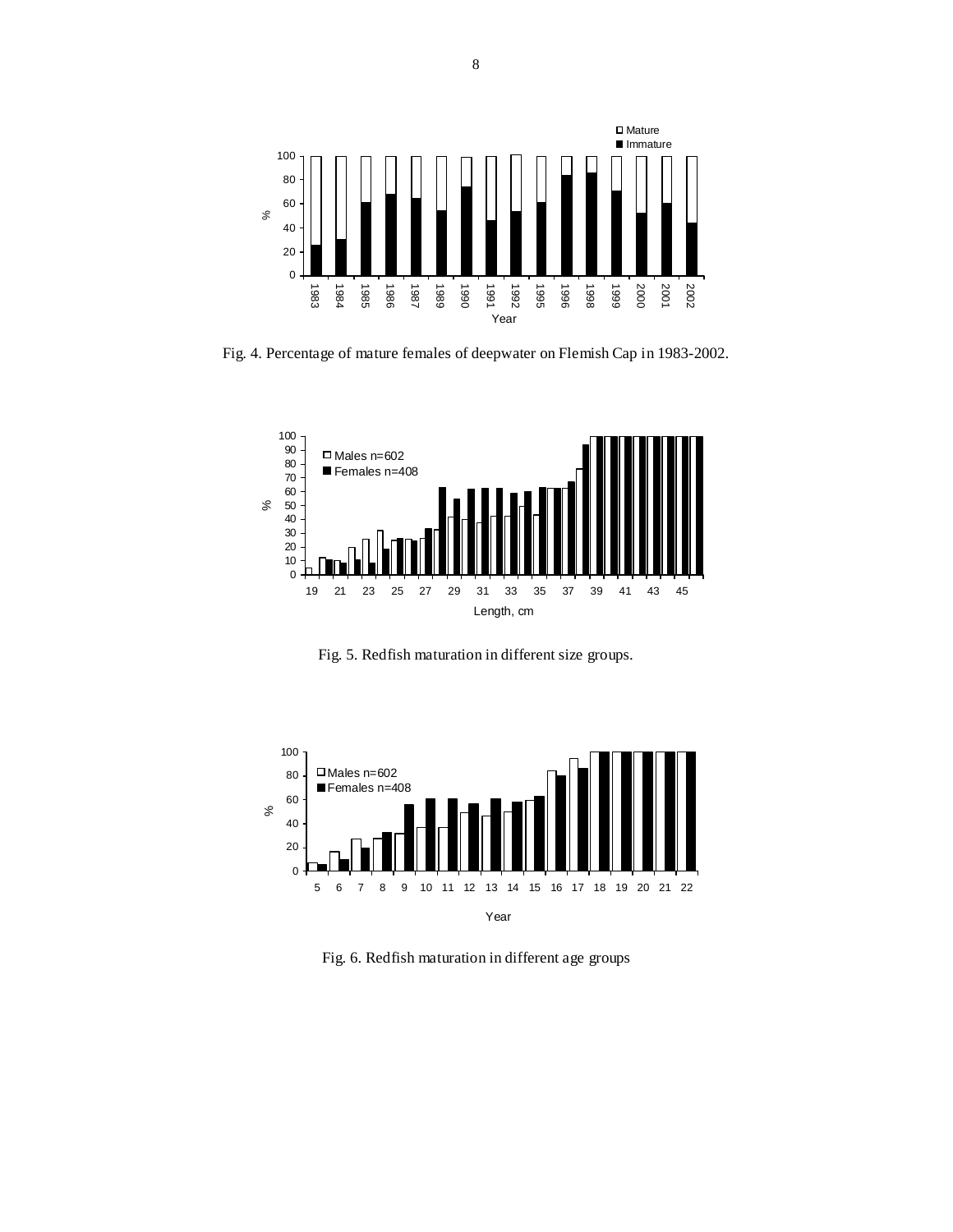



Fig. 7. Redfish maturity stages on Flemish Cap by months in 1983-2002.